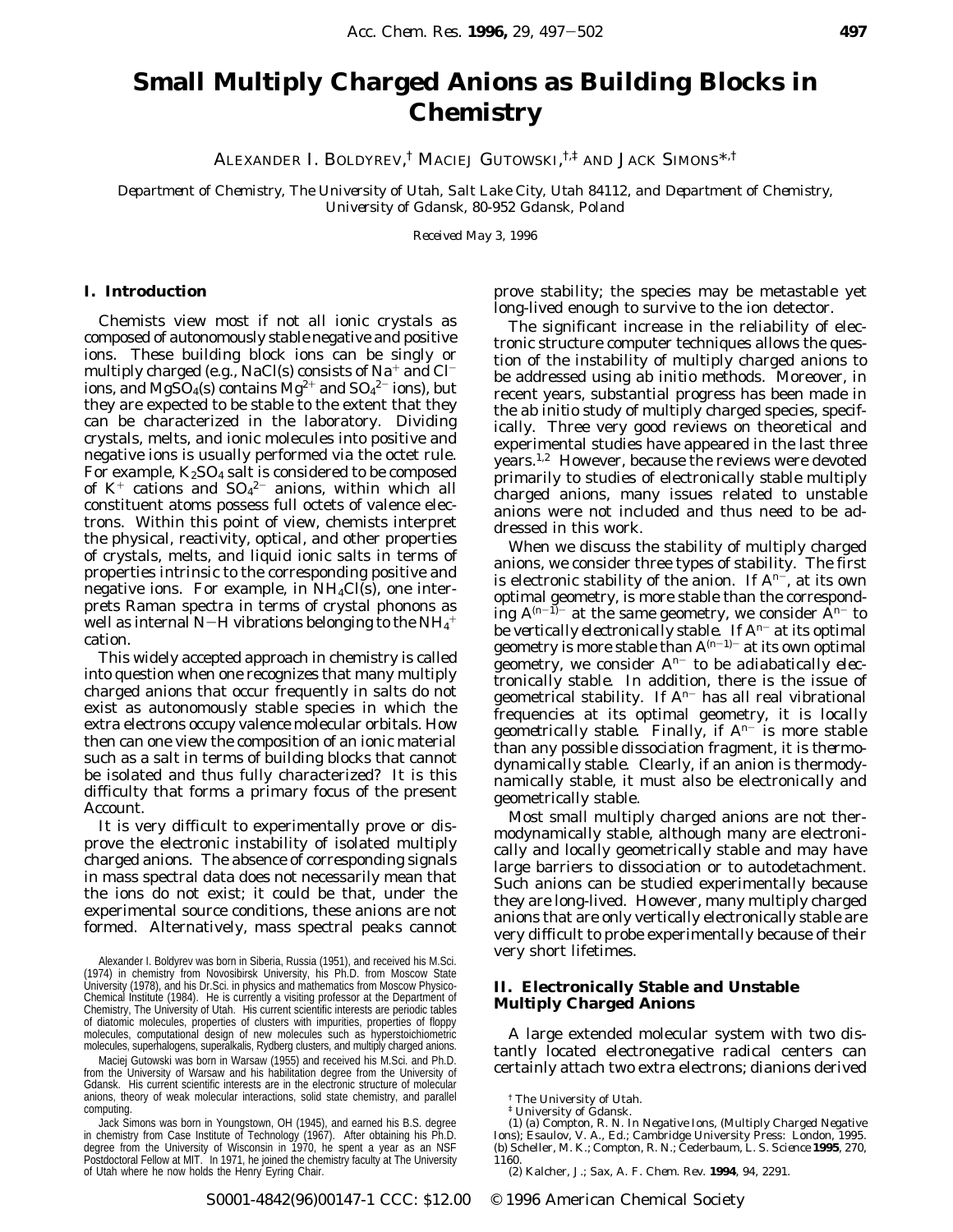from such systems (e.g.,  $\overline{-} \text{OOC}(\text{CH}_2)_n\text{COO}^-$ ) have been recently reviewed.<sup>1,2</sup> New experimental techniques, such as electrospray mass spectrometry<sup>3ab</sup> and lowenergy electron attachment<sup>3c,d</sup> have made substantial progress in the study of multiply charged anions. However, when a molecule is composed of relatively few atoms, the Coulomb repulsion between the net charges due to the extra electrons cannot be overcome, so either electron detachment or molecular fragmentation takes place. In fact, during the last 10 years, theoreticians have accumulated a body of data indicating that many multiply charged anions, including many commonly proposed in condensed media, do not exist as stable moieties in the gas phase. In the next section, we briefly summarize the results of such calculations on both unstable and locally stable dianions.

**II.1. Doubly Charged Anions. A. Atoms.** While it is commonly accepted that multiply charged atomic anions such as  $O^{2-}$ ,  $S^{2-}$ , and  $N^{3-}$  occur as building blocks of the solid state, melts, and liquids, there now is consensus that such free atoms cannot support two (or more) extra electrons because of the enormous Coulomb repulsion. $1,2$ 

**B. Diatomics.** Doubly charged diatomic anions such as  $O_2{}^{2-}$  and  $C_2{}^{2-}$  are also considered as common species in the solid state. The existence of stable doubly charged diatomic anions has been examined,<sup>4</sup> and it has been concluded that dianions with 10 valence electrons such as  $C_2^2$ , BN<sup>2-</sup>, and MgO<sup>2-</sup> or with 14 valence electrons such as  $O_2^2$  and  $S_2^2$ represent the best candidates for electronic stability because (i) dianions from both groups are proposed in crystals [e.g.,  $C_2^2$  in Li<sub>2</sub>C<sub>2</sub>,  $O_2^2$  in Na<sub>2</sub>O<sub>2</sub>, and S<sub>2</sub><sup>2</sup> in  $K_2S_2$ ; see ref 4 for references], (ii) C, O, and S have positive high electron affinities (EA), and (iii) species with 10 and 14 valence electrons have closed-shell  $N_2$ and  $F_2$  type electronic configurations, respectively.

However, such dianions are found to be electronically unstable as a result of very high Coulomb repulsion energy. The bond lengths of the diatomics forming these dianions do not exceed 2.3 Å, so even if two excess charges were localized at the termini, the Coulomb repulsion would be ca. 5.3 eV. Therefore, it is concluded that all isolated diatomic dianions or other multiply charged diatomic anions are not stable to loss of an extra electron or fragmentation in their ground electronic states, although they may exist as resonance or metastable excited species.

**C. Triatomics.** Triatomic dianions (NCN2-,  $OBeO<sup>2-</sup>$ ) with 22 valence electrons are likely the best candidates to be stable because (i)  $NCN^{2-}$  is proposed in crystals [e.g.,  $Li<sub>2</sub>NCN$ ], (ii) these dianions have the closed-shell electronic configuration of  $CO<sub>2</sub>$ , (iii)  $OBeO$ and  $OMgO^-$  are valence isoelectronic to OBO, which possesses a very high electron affinity (and thus is a superhalogen<sup>5</sup>) [4.2 eV<sup>6</sup> to 4.65 eV<sup>7</sup>], and (iv) the extra electrons are expected to be located at the termini. However, all such dianions have also been found to

- 
- (4) Boldyrev, A. I.; Simons, J. *J. Chem. Phys*. **1993**, *98*, 4745. (5) Gutsev, G. L.; Boldyrev, A. I. *Chem. Phys*. **1981**, *56*, 277.
- (6) Jensen, D. E. *Trans. Faraday Soc*. **1965**, *65*, 2123. (7) Ortiz, J. V. *J. Chem. Phys*. **1993**, *99*, 6727.
	-

be electronically unstable; as a result, we conclude that isolated triatomic dianions or other multiply charged triatomic anions do not occur as isolated species in which the extra electrons occupy valence molecular orbitals.

**D. Linear Tetraatomics.** A few linear tetraatomic dianions  $(OCCO<sup>2-</sup>$  and  $SCCS<sup>2-</sup>$ ) have been examined theoretically.<sup>4</sup> In these species, the electronegative atoms (O or S) are placed at the termini to minimize the Coulomb repulsion. Moreover, the corresponding termini atoms  $-$ O and  $-S$  have unsaturated valences and quite high EAs. The  $OCCO<sup>2</sup>$ dianion is also known as a structural unit in crystal salts. However, these linear dianions are also found to be electronically unstable.

**E. Nonlinear Species.** While *linear* tetraatomic dianions are not electronically stable, Sheller and Cederbaum<sup>8</sup> showed that  $AlkHa<sub>3</sub><sup>2</sup>$ , where  $Alk = Li-$ Cs and Hal = F-I, (e.g.,  $LiF_3^2$ <sup>-</sup>,  $NaF_3^2$ <sup>-</sup>,  $KF_3^2$ <sup>-</sup>, and others; see Table 1) can exist as thermodynamically unstable, but electronically and locally geometrically stable, species. Because of large Coulomb barriers to dissociation and for detachment of an electron, these dianions should have significant lifetimes in the gas phase. The high stability of these dianions has been explained in the same manner as for the superhalogens.9 The *two* extra electrons occupy a nonbonding orbital, localized at the *three* halogen centers. Localization of less than one electron  $\binom{2}{3}$ e) per center thus helps overcome the Coulomb repulsion. Other dianions which satisfy such conditions have the general formula: MHal $_{k+2}$ <sup>2-</sup>, where M is a central atom and *k* is its formal maximal valence.<sup>10</sup>  $LiF<sub>3</sub><sup>2-</sup>$  and other doubly charged AlkHal<sub>3</sub><sup>2-</sup> anions studied by Sheller and Cederbaum fit this formula with  $k = 1$ .

For divalent electronegative ligands, the above formula is modified to  $\text{MX}^{\text{C}}_{(k+2)/2}$ <sup>2-</sup>. For  $\text{X}= \text{O}$  and  $k=$ 4, we have  $CO_3^2$ <sup>-</sup>, SiO<sub>3</sub><sup>2-</sup>, GeO<sub>3</sub><sup>2-</sup>, SnO<sub>3</sub><sup>2-</sup>, and PbO<sub>3</sub><sup>2-</sup>. The first dianion is isoelectronic with  $LiF<sub>3</sub><sup>2-</sup>$  and is common in the solid state. However, they are also not electronically stable $11,12$  as isolated species.

Dianions such as  $\mathrm{SO_3}^{2-}$ ,  $\mathrm{SeO_3}^{2-}$ , and  $\mathrm{TeO_3}^{2-}$  are also proposed in condensed phases. However, theoretical calculations13 proved that these species cannot support two extra electrons and are thus electronically unstable.

Thus far, the tetraatomic  $\rm AlkHal_3^{2-}$  species are the smallest electronically and locally geometrically stable doubly charged negative ions known.

**F. Larger Species.** Larger linear dianions (with five or more atoms) have better chances to survive as electronically and geometrically stable species, because of the larger distance between their termini. However, among  $Be_2O_3^{2-}$ ,  $Be_2S_3^{2-}$ ,  $Mg_2O_3^{2-}$ , and Mg2S3 <sup>2</sup>-, only Mg2S3 <sup>2</sup>- was found to be *slightly* vertically electronically stable (by 0.2 eV). It has been proposed on experimental findings $^{14a}$  that  $\mathrm{C}_7{}^{2-}$  is the smallest linear doubly charged anion, but this is not

<sup>(3) (</sup>a) Kebarle, P.; Tang, L. *Anal. Chem*. **1993**, *65*, 272A. (b) Blades, A. T.; Kebarle, P. *J. Am. Chem. Soc*. **1994**, *116*, 10761. (c) Hettich, R. L.; Compton, R. N.; Ritchie, R. H. *Phys. Rev. Lett*. **1991**, *67*, 1242. (d) Jin, C.; Hettich, R. L.; Compton, R. N.; Tuinman, A.; Derecskei-Kovach, A.; Marymick, D. S.; Dunlap, B. I. *Phys. Rev. Lett*. **1994**, *73*, 2821.

<sup>(8) (</sup>a) Sheller, M. K.; Cederbaum, L. S. *J. Phys. B* **1992**, *25*, 2257. (b)

Sheller, M. K.; Cederbaum, L. S. *J. Chem. Phys*. **1993**, *99*, 441. (9) Gutsev, G. L.; Boldyrev, A. I. *Adv. Chem. Phys.* **1985**, *61*, 169.

<sup>(10)</sup> Gutsev, G. L.; Boldyrev, A. I. *J. Phys. Chem*. **1990**, *94*, 2256.

<sup>(11)</sup> Janoschek, R. *Z. Anorg. Allg. Chem*. **1992**, *616*, 101. (12) (a) Sommerfeld, T.; Scheller, M. K.; Cederbaum, L. S. *J. Chem.*

*Phys*. **1995**, *103*, 1057. (b) Sommerfeld, T.; Scheller, M. K.; Cederbaum,

L. S. *J. Chem. Phys*. **1996**, *104*, 1464.

<sup>(13)</sup> Anderson, L.; Langer, V.; Stomberg, A.; Stomberg, D. *Acta Crystallogr., B* **1989**, *45*, 344.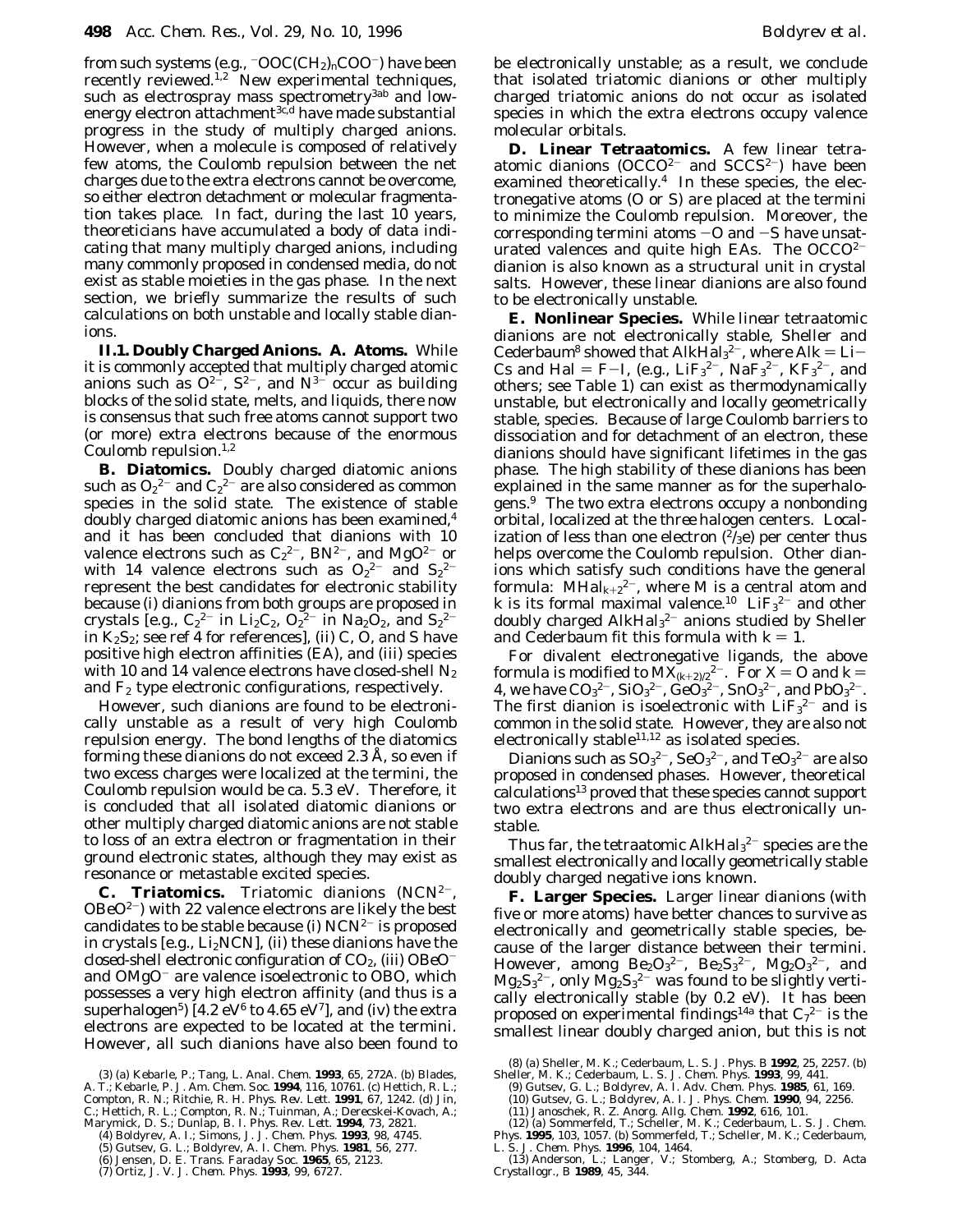|  |  | <b>Table 1. Doubly Charged Anions</b> |  |
|--|--|---------------------------------------|--|
|--|--|---------------------------------------|--|

| anion                             | proposed<br>to exist in<br>phase   | vertical<br>electron<br>condensed detachment<br>energy $(eV)$ | method                | proposed to<br>exist in gas<br>phase as a<br>metastable<br>species | anion                           | proposed<br>to exist in<br>phase           | vertical<br>electron<br>condensed detachment<br>energy (eV) | method                | proposed to<br>exist in gas<br>phase as a<br>metastable<br>species |
|-----------------------------------|------------------------------------|---------------------------------------------------------------|-----------------------|--------------------------------------------------------------------|---------------------------------|--------------------------------------------|-------------------------------------------------------------|-----------------------|--------------------------------------------------------------------|
| $C_2^2$ <sup>-</sup>              | yes <sup>a</sup>                   | $-3.16^{b-d}$                                                 | $PMP4/6-311+G(2df)$   | $\mathbf{n}$ o <sup>d</sup>                                        | $MgF42-$                        | $\overline{\phantom{0}}$                   | $+2.98^n$                                                   | ADC(3)/TZVP-SP        | yes <sup>n</sup>                                                   |
| $\mathrm{Si}_2{}^{2-}$            | $\overline{\phantom{0}}$           | $-2.72^{b-d}$                                                 | $PMP4/6-311+G(2df)$   | $\mathbf{n}$ o <sup>d</sup>                                        | CaF <sub>4</sub> <sup>2–</sup>  | $\overline{\phantom{0}}$                   | $+3.41n$                                                    | ADC(3)/TZVP-SP        | yes <sup>n</sup>                                                   |
| $MgO2-$                           | $\overline{\phantom{0}}$           | $-1.46$ <sup>b,d</sup>                                        | $PMP4/6-311+G(2df)$   | $\mathbf{n}\mathbf{o}^d$                                           | $SO_5^{2-}$                     |                                            | $-1.64^{b,e}$                                               | DFT/B3LYP/6-311+G(2d) | $\mathbf{no}^e$                                                    |
| $\rm MgS^{2-}$                    | $\qquad \qquad -$                  | $-2.52$ <i>b,d</i>                                            | $PMP4/6-311+G(2df)$   | $\mathbf{n}\mathbf{o}^d$                                           | $CF_6^{2-}$                     | $\qquad \qquad -$                          | $+5.46^{\circ}$                                             | DFT/LFD/TZ2P          | $yes^o$                                                            |
| $O_2{}^{2-}$                      | yes <sup>a</sup>                   | $-6.48^{b-d}$                                                 | $PMP4/6-311+G(2df)$   | $\mathbf{n}\mathbf{o}^d$                                           | $CCl62-$                        | $\overline{\phantom{0}}$                   | $+3.72^{\circ}$                                             | DFT/LFD/TZ2P          | yes <sup>o</sup>                                                   |
| $S_2{}^{2-}$                      | yes <sup>a</sup>                   | $-3.88^{b,d}$                                                 | $PMP4/6-311+G(2df)$   | $\mathbf{n}\mathbf{o}^d$                                           | SiF <sub>6</sub> <sup>2–</sup>  | yes <sup>g</sup>                           | $+0.18?°$                                                   | DFT/LFD/TZ2P          | $yes^o$                                                            |
| $NCN^{2-}$                        | Yes <sup>a</sup>                   | $-4.73^{b-d}$                                                 | $PMP4/6-311+G(2df)$   | $\mathbf{n}\mathbf{o}^d$                                           | SiCl <sub>6</sub> <sup>2–</sup> | —                                          | $+4.28^{\circ}$                                             | DFT/LFD/TZ2P          | $yes^o$                                                            |
| $\rm O MgO^{2-}$                  | $\overline{\phantom{0}}$           | $-0.72$ <i>b,d</i>                                            | $PMP4/6-311+G(2df)$   | $\mathbf{n}\mathbf{o}^d$                                           | TiF <sub>6</sub> <sup>2–</sup>  | $\mathbf{v}\mathbf{e}\mathbf{s}\mathbf{s}$ | $+5.8^{p}$                                                  | Koopmans              | $yes^p$                                                            |
| $\ensuremath{\mathrm{SMgS^{2-}}}$ | —                                  | $-1.17^{b,d}$                                                 | $PMP4/6-311+G(2df)$   | $\mathbf{n}\mathbf{o}^d$                                           | TiCl <sub>6</sub> <sup>2–</sup> | yes <sup>g</sup>                           | $+3.6P$                                                     | Koopmans              | $yes^p$                                                            |
| $SO_2^{2-}$                       |                                    | $-5.19e$                                                      | DFT/B3LYP/6-311+G(2d) | $\mathbf{no}^e$                                                    | TiBr <sub>6</sub> <sup>2–</sup> | yes <sup>g</sup>                           | $+2.9P$                                                     | Koopmans              | $yes^p$                                                            |
| OCCO <sup>2</sup>                 | $yes^a$                            | $-4.75^{b-d}$                                                 | $PMP4/6-311+G*$       | $\mathbf{n}$ o <sup>d</sup>                                        | TiI <sub>6</sub> <sup>2–</sup>  | —                                          | $+2.4P$                                                     | Koopmans              | $yes^p$                                                            |
| SCCS <sup>2</sup>                 | $\overline{\phantom{0}}$           | $-2.73^{b,d}$                                                 | $PMP4/6-311+G*$       | $\mathbf{n}\mathbf{o}^d$                                           | $ZrF_6^{2-}$                    | yes <sup>g</sup>                           | $+5.19$                                                     | EPT3+/VDZP+diff.      | yes <sup>q</sup>                                                   |
| $OBeOBeO2-$                       | $\overline{\phantom{0}}$           | $-0.39$ <i>b,d</i>                                            | $PMP4/6-311+G*$       | $\mathbf{n}\mathbf{o}^d$                                           | $ZrCl62-$                       | Yes <sup>g</sup>                           | $+2.69$                                                     | EPT3+/VDZP+diff.      | yes <sup>q</sup>                                                   |
| $OMgOMgO2-$                       | $\qquad \qquad -$                  | $+1.39?^{d}$                                                  | $PMP4/6-311+G*$       | $\mathbf{v}\mathbf{e}\mathbf{s}$ ? <sup>d</sup>                    | ZrBr <sub>6</sub> <sup>2–</sup> | Yes <sup>g</sup>                           | $+2.29$                                                     | EPT3+/VDZP+diff.      | yes <sup>q</sup>                                                   |
| $SMgSMgS2-$                       | $\qquad \qquad -$                  | $+0.20d$                                                      | PMP4/6-311+G*         | $\mathbf{n}\mathbf{o}^d$                                           | $ZrI62-$                        | -                                          | $+1.79$                                                     | EPT3+/VDZP+diff.      | yes <sup>q</sup>                                                   |
| $CO_3{}^{2-}$                     | yesg                               | $-3.75^{b,f}$                                                 | $PMP4/6-311+G*$       | $no^{b,h}$                                                         | HfF <sub>6</sub> <sup>2–</sup>  | yes <sup>g</sup>                           | $+6.3r$                                                     | <b>Koopmans</b>       | yes <sup>r</sup>                                                   |
| SiO <sub>3</sub> <sup>2</sup>     | yesi                               | $-1.86$ <i>bJ</i>                                             | $CISD/DZ2P+diff.$     | $\mathbf{n}\mathbf{o}^j$                                           | HfCl <sub>6</sub> <sup>2–</sup> | yes <sup>g</sup>                           | $+4.1^{r}$                                                  | Koopmans              | yes <sup>r</sup>                                                   |
| LiF <sub>3</sub> <sup>2–</sup>    | $\overline{\phantom{0}}$           | $+1.59^{k}$                                                   | ADC(3)/TZ-D-SP        | yes <sup>k</sup>                                                   | HfBr <sub>6</sub> <sup>2–</sup> | yes <sup>g</sup>                           | $+3.3r$                                                     | Koopmans              | yes <sup>r</sup>                                                   |
| NaF <sub>3</sub> <sup>2–</sup>    | $\overline{\phantom{0}}$           | $+2.17^{k}$                                                   | $ADC(3)/TZ-D-SP$      | yes <sup>k</sup>                                                   | $HfI_6^{2-}$                    | —                                          | $+2.7^{r}$                                                  | Koopmans              | yes <sup>r</sup>                                                   |
| $KF_3^2$                          | $\qquad \qquad -$                  | $+2.52^{k}$                                                   | $ADC(3)/TZ-D-SP$      | yes <sup>k</sup>                                                   | CrF <sub>6</sub> <sup>2–</sup>  | yes <sup>s</sup>                           | $+1.31^{t}$                                                 | MCPF/TZP              | yes <sup>t</sup>                                                   |
| LiCl <sub>3</sub> <sup>2–</sup>   | $\qquad \qquad -$                  | $+1.50^{k}$                                                   | ADC(3)/TZ-D-SP        | yes <sup>k</sup>                                                   | $MoF62-$                        | Yes <sup>u</sup>                           | $+0.58V$                                                    | CISD(Q)/TZP           | no?                                                                |
| NaCl <sub>3</sub> <sup>2</sup>    | $\overline{\phantom{0}}$           | $+1.96^{k}$                                                   | $ADC(3)/TZ-D-SP$      | yes <sup>k</sup>                                                   | WF <sub>6</sub> <sup>2–</sup>   | $\overline{\phantom{0}}$                   | $-0.92^{b.v}$                                               | CISD(Q)/TZP           | $\mathbf{no}^{\nu}$                                                |
| $KCl32-$                          | $\qquad \qquad -$                  | $+2.31^{k}$                                                   | $ADC(3)/TZ-D-SP$      | yes <sup>k</sup>                                                   | PtF <sub>6</sub> <sup>2–</sup>  | yes <sup>w</sup>                           | $+0.7^{x}$                                                  | $DVM-X_{\alpha/DZ}$   | $yes?^{w,x}$                                                       |
| $SO_3^{2-}$                       | $\mathbf{v}\mathbf{e}\mathbf{s}^g$ | $-2.85e$                                                      | DFT/B3LYP/6-311+G(2d) | $\mathbf{no}^e$                                                    | $S_2O_4{}^{2-}$                 | $\mathbf{v}\mathbf{e}\mathbf{s}^e$         | $-2.23$ <sup>b,e</sup>                                      | DFT/B3LYP/6-311+G(2d) | no <sup>e</sup>                                                    |
| $SO_4{}^{2-}$                     | yes <sup>g</sup>                   | $-1.34$ <sup>b,1</sup>                                        | $QCISD(T)/6-311+G^*$  | $\mathbf{n}\mathbf{o}^{l,m}$                                       | $S_2O_6^{2-}$                   | yes <sup>e</sup>                           | $+0.62$ <sup>b,e</sup>                                      | DFT/B3LYP/6-311+G(2d) | no <sup>e</sup>                                                    |
| $\text{SeO}_4{}^{2-}$             | yesg                               | $-0.72^{b,l}$                                                 | $QCISD(T)/6-311+G^*$  | $\mathbf{n}$ o <sup><math>l</math></sup>                           | $S_2O_8^{2-}$                   | $\mathbf{yes}^e$                           | $+1.56^{b,e}$                                               | DFT/B3LYP/6-311+G(2d) | yes <sup>e</sup>                                                   |
| TeO <sub>4</sub> <sup>2–</sup>    | $\overline{\phantom{0}}$           | $-0.20^{b,l}$                                                 | $QCISD(T)/6-311+G^*$  | $\mathbf{n}\mathbf{o}^I$                                           | $\rm SeFs^{2-}$                 | -                                          | $+5.5^y$                                                    | <b>Koopmans</b>       | yes <sup>y</sup>                                                   |
| $S_2O_3^{2-}$                     |                                    | $-1.33^{b,e}$                                                 | DFT/B3LYP/6-311+G(2d) | $\mathbf{no}^e$                                                    | $TeFs^{2-}$                     | Yes <sup>z</sup>                           | $+6.7^{y}$                                                  | Koopmans              | yes <sup>y</sup>                                                   |
| BeF <sub>4</sub> <sup>2–</sup>    | yesg                               | $+1.88^n$                                                     | ADC(3)/TZVP-SP        | yes <sup>n</sup>                                                   | $TeCl82-$                       | —                                          | $+3.9y$                                                     | Koopmans              | yes <sup>y</sup>                                                   |

*a* See references in ref 4. *b* Negative electron detachment energy means that the compact electronic wave function is not stable and the systems favors electron detachment. *<sup>c</sup>* Calculated in this work using the MP2(full)/6-31+G\* geometry from reference 4. *<sup>d</sup>* Reference 4. *<sup>e</sup>* Reference 19. *<sup>f</sup>* At the MP2(full)/6-31+G\* geometry. *<sup>g</sup>* Reference 21. *<sup>h</sup>* Also refs 11 and 20. *<sup>i</sup>* Reference 25. *<sup>j</sup>* Reference 12a. *<sup>k</sup>* Reference 8b. *<sup>l</sup>* Reference 16. *<sup>m</sup>* Also refs 11 and 19. *<sup>n</sup>* Reference 15. *<sup>o</sup>* Reference 26. *<sup>p</sup>* Reference 27. *<sup>q</sup>* References 28 and 29. *<sup>r</sup>* Reference 30. *<sup>s</sup>* Reference 31. *<sup>t</sup>* Reference 32a. *<sup>u</sup>* Reference 33. *<sup>v</sup>* Reference 32b. *<sup>w</sup>* Reference 34. *<sup>x</sup>* Reference 10. *<sup>y</sup>* Reference 17. *<sup>z</sup>* Reference 35.

in agreement with the recent ab initio calculations,  $14b-f$ where the linear dianion was found to be vertically and adiabatically electronically unstable. Sommerfeld, Scheller, and Cederbaum<sup>14d</sup> proposed a triangular  $C(C_2)_{3}$ <sup>2-</sup> structure with  $D_{3h}$  symmetry, which was found to be electronically stable with respect to vertical and adiabatic autodetachment and stable with respect to all fragmentational pathways. Similar branched structures were found to be electronically stable for  $C_9^{2-14e,f}$  and for  $C_{11}^{2-14f}$  Ab initio results on linear  $C_8^2$ <sup>2-</sup> and  $C_9^2$ <sup>2-</sup> are not conclusive, but  $C_{10}^2$ <sup>2-</sup> was found to have positive vertical and adiabatic ionization energies.<sup>14b-f</sup>

Nonlinear pentaatomic dianions of the form  $\rm MF_{\it k+2}^{\it 2-}$ (e.g.,  $\text{BeF}_4^2$ <sup>2-</sup>,  $\text{MgF}_4^2$ <sup>2-</sup>,  $\text{CaF}_4^2$ <sup>2-</sup>; see Table 1) were predicted to have locally stable tetrahedral structures, to be stable to loss of an extra electron, but to be thermochemically unstable to loss of  $F^{-15}$  These dianions are even more electronically stable than the  $AlkHa<sub>3</sub><sup>2-</sup>$  species because the excess charges are delocalized over a larger number of halogen atoms. In contrast, the isoelectronic oxide dianions  $\text{SO}_4{}^{2-}$ , Se $\text{O}_4{}^{2-}$ , and  $\text{TeO}_4{}^{2-}$  (from the  $\text{MX}_{(k+2)/2}{}^{2-}$  class of anions) do not support two electrons. $11,16$  It thus seems that having

halogens as ligands is an important factor for survival of doubly charged anions.

When the excess charge is delocalized through an even larger number of ligands, the electronic stability increases (see Table 1). For example, the vertical electron detachment energies of  $\mathrm{ZrF_{6}}^{2-}$  and  $\mathrm{TeF_{8}}^{2-}$ were predicted to be about 5 eV!<sup>17,18</sup>

McKee19 recently presented ab initio results for electron detachment energies of some large sulfur oxide molecules:  $\rm S_2O_3{}^{2-},\ \rm \widetilde{SO}_5{}^{2-},\ \rm S_2O_4{}^{2-},\ \rm S_2\widetilde{O}_6{}^{2-},$  and  $S_2O_8^{2-}$ . Only the last two dianions have positive vertical detachment energies, and only  $S_2O_8^{2-}$  has positive vertical and adiabatic electron detachment energies. Scheller and Cederbaum<sup>20</sup> predicted the existence of a large class of doubly charged fluorineand chlorine-containing anions, which could be building blocks of melts and solutions.

**II.2. Triply and Higher Charged Anions.** Multiply charged anions with three or more extra electrons such as  $\rm{BO_3}^{3-}$ ,  $\rm{PO_4}^{3-}$ , Al $\rm{F_6}^{3-}$ , and  $\rm{LaF_6}^{3-}$  are also considered as common species in the condensed phase. In Table 2 we list the mononuclear (i.e., with one central atom) triply charged anions which we expect to be the best candidates for survival in the gas phase because they all satisfy the MHal $_{k+3}$ <sup>3–</sup> or  $\rm MO_{(k+3)/2}^{\bullet-}$ (14) (a) Schauer, S. N.; Williams, P.; Compton, R. N. *Phys. Rev. Lett.*<br>**90** 65 625 (b) Adamowicz L. *L Chem Phys* 1991 95 8669 (c) Watts **formula.** However, most if not all of these triply

**<sup>1990</sup>**, *65*, 625. (b) Adamowicz, L. *J. Chem. Phys.* **1991**, *95*, 8669. (c) Watts,<br>J.; Bartlett, R. J. *J. Chem. Phys.* **1992**, *97*, 3445. (d) Sommerfeld, T.;<br>Scheller, M. K.; Cederbaum, L. S. *Chem. Phys. Lett.* **1993** Sommerfeld, T.; Scheller, M. K.; Cederbaum, L. S. *J. Phys*. *Chem.* **1994**, *98*, 8914. (f) Zakrzewski, V. G.; Ortiz, J. V. *J. Chem. Phys.* **1995**, *102*, 294.

<sup>(15) (</sup>a) Weikert, H.-G.; Cederbaum, L. S.; Tarantelli, F.; Boldyrev, A. I. *Z. Phys. D* **1991**, *28*, 299. (b) Weikert, H.-G.; Cederbaum, L. S. *J. Chem. Phys*. **1993**, *99*, 8877.

<sup>(16)</sup> Boldyrev, A. I.; Simons, J. *J. Phys. Chem*. **1994**, *98*, 2298.

<sup>(17)</sup> Boldyrev, A. I.; Simons, J. *J. Chem. Phys*. **1992**, *97*, 2826.

<sup>(18)</sup> Gutowski, M.; Boldyrev, A. I.; Ortiz, J. V.; Simons, J. *J. Am. Chem. Soc*. **1994**, *116*, 9262.

<sup>(19)</sup> McKee, M. L. *J. Phys. Chem*. **1996**, *100*, 3473.

<sup>(20) (</sup>a) Scheller, M. K.; Cederbaum, L. S. *J. Chem. Phys*. **1994**, *100*, 8934. (b) Scheller, M. K.; Cederbaum, L. S. *J. Chem. Phys*. **1994**, *100*, 8943. (c) Scheller, M. K.; Cederbaum, L. S. *J. Chem. Phys*. **1994**, *101*, 3962.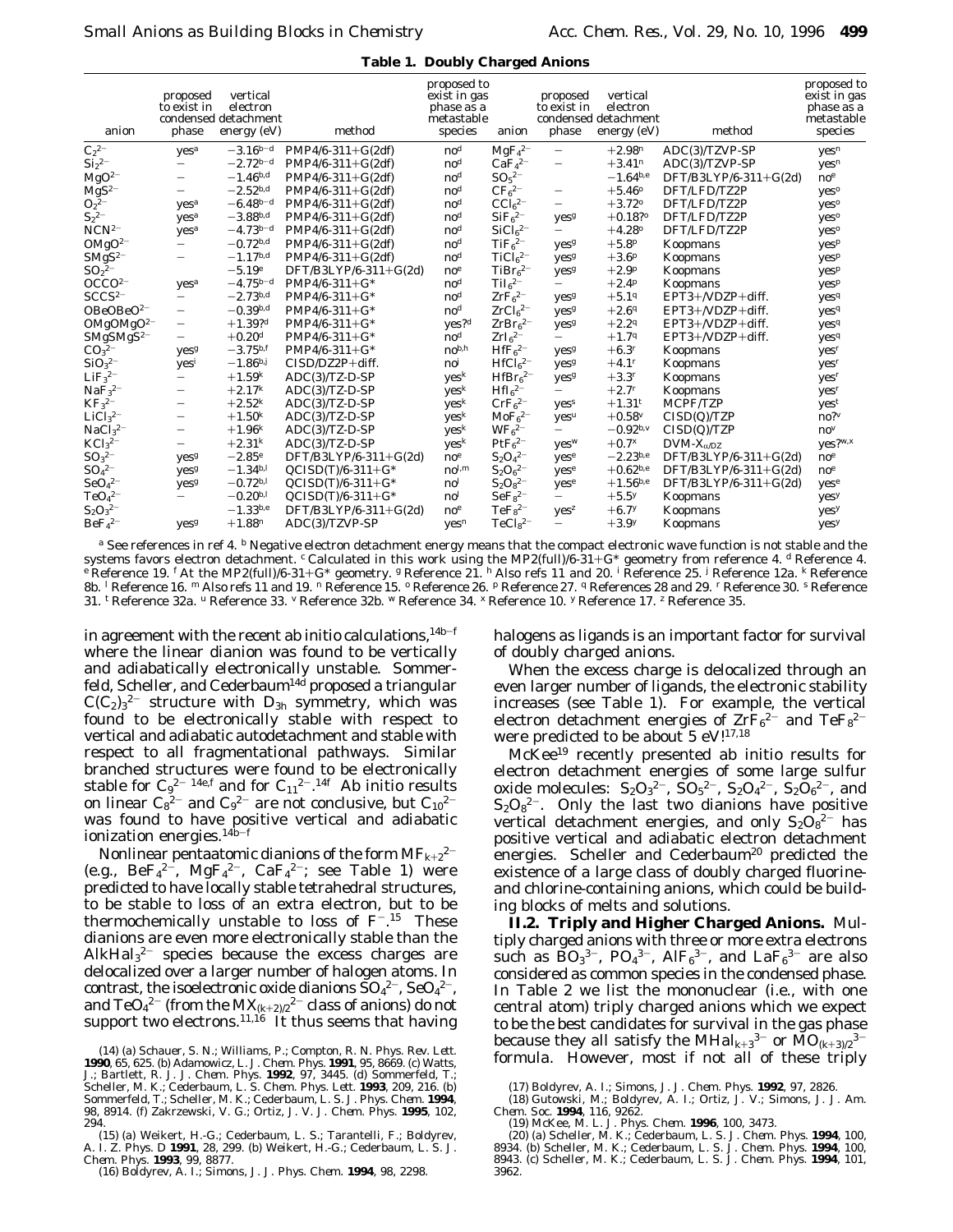**Table 2. Triply Charged Anions**

| anion                          | proposed<br>to exist in<br>phase           | vertical<br>electron<br>condensed detachment<br>energy (eV) | method            | proposed<br>to exist in<br>gas phase |
|--------------------------------|--------------------------------------------|-------------------------------------------------------------|-------------------|--------------------------------------|
| BO <sub>3</sub> <sup>3–</sup>  | yes <sup>a</sup>                           | $-8.72^{b,c}$                                               | $PMP4/6-311+G*$   | $\mathbf{n}$ o $^c$                  |
| $PO43-$                        | ves <sup>a</sup>                           | $-5.33^{b,d}$                                               | <b>Koopmans</b>   | $\mathbf{n}\mathbf{o}^d$             |
| $AsO43-$                       | yes <sup>a</sup>                           | $-4.33^{b,d}$                                               | Koopmans          | $\mathbf{n}$ o <sup>d</sup>          |
| $SbO43-$                       |                                            | $-3.52^{b,d}$                                               | Koopmans          | $\mathbf{n}$ o <sup>d</sup>          |
| AlF <sub>6</sub> <sup>3–</sup> | yes <sup>a</sup>                           | $-0.46$ <i>b,e</i>                                          | Koopmans          | $\mathbf{no}^e$                      |
| $GaF6$ <sup>3-</sup>           | yes <sup>a</sup>                           | $-0.24$ <i>b,e</i>                                          | Koopmans          | $\mathbf{no}^e$                      |
| InF <sub>6</sub> <sup>3–</sup> | ves <sup>a</sup>                           | $+0.41^{e,f}$                                               | Koopmans          | $\mathbf{no}^e$                      |
| TIF <sub>6</sub> <sup>3–</sup> | ves <sup>a</sup>                           | $+0.20$ <sup>e,f</sup>                                      | Koopmans          | $\mathbf{no}^e$                      |
| ScF <sub>6</sub> <sup>3–</sup> | yes <sup>a,g</sup>                         | $-1.78^{b,h}$                                               | $MP2/VTZDZ + ddp$ | no <sup>h</sup>                      |
| $YF_6^{3-}$                    | yesg                                       | $-1.17^{b,h}$                                               | MP2/VTZDZ+ddp     | no <sup>h</sup>                      |
| LaF <sub>6</sub> <sup>3–</sup> | $\mathbf{y}\mathbf{e}\mathbf{s}\mathbf{e}$ | $-0.66^{b,h}$                                               | MP2/VTZDZ+ddp     | no <sup>h</sup>                      |
| $LaCl63-$                      |                                            | $-0.12$ <i>b,e</i>                                          | PMP4/VDZ+diff.    | $\mathbf{no}^e$                      |

*<sup>a</sup>* See references in ref 21. *<sup>b</sup>* Negative electron detachment energy means that the compact electronic wave function is not stable and the system favors electron detachment. *<sup>c</sup>* This work, at the MP2(full)/6-311+G\* geometry. *<sup>d</sup>* Reference 16. *<sup>e</sup>* Reference 18.  $f \text{In} F_6^{3-}$  and  $T l F_6^{3-}$  both have negative orbital energies of the HOMO; however, we expect that electron correlation and electron relaxation corrections will decrease electronic stability by  $1-2$  eV, and therefore both anions are not electronically stable. *<sup>g</sup>* Reference 36. *<sup>h</sup>* Reference 23.

charged anions are found to not be electronically stable species (see Table 2). For two of them,  $LaF<sub>6</sub><sup>3-</sup>$  and  $LaCl<sub>6</sub><sup>3-</sup>$ , the results are not conclusive; they are (barely) vertically electronically stable but probably will not be adiabatically stable after geometrical relaxation, although additional calculations need to be performed to make a final conclusion. Anions with four extra electrons such as  $MgF_6^{4-}$  are also considered in the condensed phase, $21$  but it is clear they will not be electronically stable as isolated species.

Numerous multiply charged *electronically stable* anions were considered in the review by Scheller, Cederbaum, and  $Compton<sup>1b</sup>$  where it is shown that multiply charged anions can be stable if large numbers of halogen atoms are involved in the construction. All these species can be characterized by the simple formula M*m*Hal*mk*+*<sup>n</sup> <sup>n</sup>*- proposed in 1990 by Gutsev and Boldyrev,<sup>11</sup> where  $m$  is the number of central atoms M, *k* is the maximal valence of M, and *n* is the number of excess electrons.

**II.3. Zintl Multiply Charged Anions.** The Zintl anions  $E_m^{n-}$  (where E are elements from group IVA or VA) are an important and large class of multiply charged anions.<sup>22</sup> Cotton and Wilkinson report the existence of As<sub>4</sub><sup>2-</sup>, Sb<sub>4</sub><sup>2-</sup>, Bi<sub>4</sub><sup>2-</sup>, As<sub>5</sub><sup>3-</sup>, As<sub>6</sub><sup>4-</sup>, Sb<sub>7</sub><sup>3-</sup>,  $P_{11}^{3-}$ , As<sub>11</sub><sup>3-</sup>, Ge<sub>5</sub><sup>2-</sup>, Sn<sub>5</sub><sup>2-</sup>, Pb<sub>5</sub><sup>2-</sup>, Sn<sub>9</sub><sup>3-</sup>, Sn<sub>2</sub>Bi<sub>2</sub><sup>2-</sup>, and  $SnTI<sub>4</sub><sup>4-</sup>$  in condensed phases. In view of the low electron affinities of the group IVA and VA elements, we do not expect any of these anions to survive in the gas phase.

We performed preliminary self-consistent-field (SCF) calculations for  $\overline{Bi_4}^{2-}$  and  $\overline{Pb_4}^{4-}$  Zintl anions, and our results are reported in Table 3. Both anions are geometrically stable when a medium-quality basis set (LANLDZ) is used. However, at this level of theory, the orbital energy of the highest occupied molecular orbital (HOMO) is positive. Hence, these anions are not electronically stable. When we added one set of diffuse basis functions (LANLDZ+D),  $Pb_4$ <sup>4-</sup> was no

longer geometrically stable, but  $Bi_4^2$   $^-$  remained so. As more diffuse functions are added to the orbital basis set, the spatial extent of the  $Pb_4{}^{4-}$  electron charge distribution, measured by the mean value of  $R^2$ (denoted as  $\langle R^2 \rangle$  in Table 3), steadily increases. In contrast, the dianion  $Bi_4^2$  remains geometrically stable as the orbital basis set is extended and the value of  $\langle R^2 \rangle$  settles at ca. 300 Å. The positive HOMO orbital energy suggests, however, the electronic instability of this species. Certainly, more work should be done on the Zintl anions, but we suspect that these species will not be stable in the gas phase unless larger clusters are considered.

### **III. Comparison of Gas- and Condensed-Phase Properties**

Many multiply charged anions that are electronically stable (for example, most of the doubly charged anions with general formula MHal*k*+<sup>2</sup> <sup>2</sup>-) are also locally geometrically stable species, even though most are not thermodynamically stable. In these species, a large Coulomb potential barrier along the decomposition path produces an appreciable lifetime. Such barriers are due to avoided crossing of two dissociation channels: (i)  $MHal_{k+1}^{2-}$  + Hal, which is attractive, and (ii)  $MHal<sub>k+1</sub><sup>-</sup> + Hal<sup>-</sup>$ , which is repulsive (see Figure 1). For some of these species, Scheller and Cederbaum predicted fragmentation lifetimes on the order of  $10^{11}$ years.8 In condensed phases, the solvent and/or counterion environment preferentially stabilizes the multiply charged anions, further slowing or even preventing their decomposition (i.e., by making the **MHal<sub>k+1</sub><sup>-3</sup> Hal<sup>-</sup> channel higher in free energy).** 

Not surprisingly, the properties of isolated and electronically very stable anions obtained through *ab initio* calculations usually match well the corresponding experimental condensed phase results. However, for electronically weakly bound anions, the effect of the environment on the molecular geometry and vibrational frequencies may be very significant. In Figure 2 we compare (gas-phase) theoretical and condensed-phase experimental vibrational frequencies for the fully symmetric stretching (breathing) modes of a series of isoelectronic octahedral species.23 For the electronically very stable WF<sub>6</sub> and  $\mathrm{\dot{TaF_{6}}^-}$  species, the discrepancy is within the range of the theoretical/ experimental errors. This is not the case for  $\text{ZrF}_6^{2-}$ and, in particular, for La $\mathrm{F_6^{3-}}$ , where the discrepancies must be attributed to physicochemical effects occurring in the condensed phase. It is specifically in such cases that one should be careful about ascribing gasphase molecular properties to those of the corresponding structural units embedded in condensed phases.

 $\rm{Many}$  multiply charged anions (BO $_3{}^{3-}$ , CO $_3{}^{2-}$ , SO $_4{}^{2-}$ ,  $PO<sub>4</sub><sup>3-</sup>$ , etc.) commonly proposed in condensed media do not possess bound electronic states as isolated species. Nevertheless, it is often found that the geometries and vibrational frequencies calculated using modest, *ab initio*, bound-state-oriented methods are in qualitative agreement with corresponding condensed-phase data<sup>24–36</sup> on these species. It is believed that by artificially constraining the description of the

(23) Gutowski, M.; Boldyrev, A. I.; Simons, J.; Rak, J.; Blazejowski,

J. *J. Am. Chem. Soc.* **1996**, *118, 1173.*<br>(24) (a) Hotokka, M.; Pyykko, P. *Chem. Phys. Lett*. **1989**, *157*, 415<br>(b) Pyykko, P. *Mol. Phys.* **1989**, 67, 871. (c) Pyykko, P. *Chem. Phys. Lett.*<br>**1989**, *156,* 337. (d) Py

<sup>(21)</sup> Nakamoto, K. *Infrared and Raman Spectra of Inorganic and Coordination Compounds. Fourth Edition*; Wiley: New York, 1986.

<sup>(22)</sup> Cotton, F. A.; Wilkinson, G. *Advanced Inorganic Chemistry*, 5th ed.; John Wiley & Sons: New York, 1988.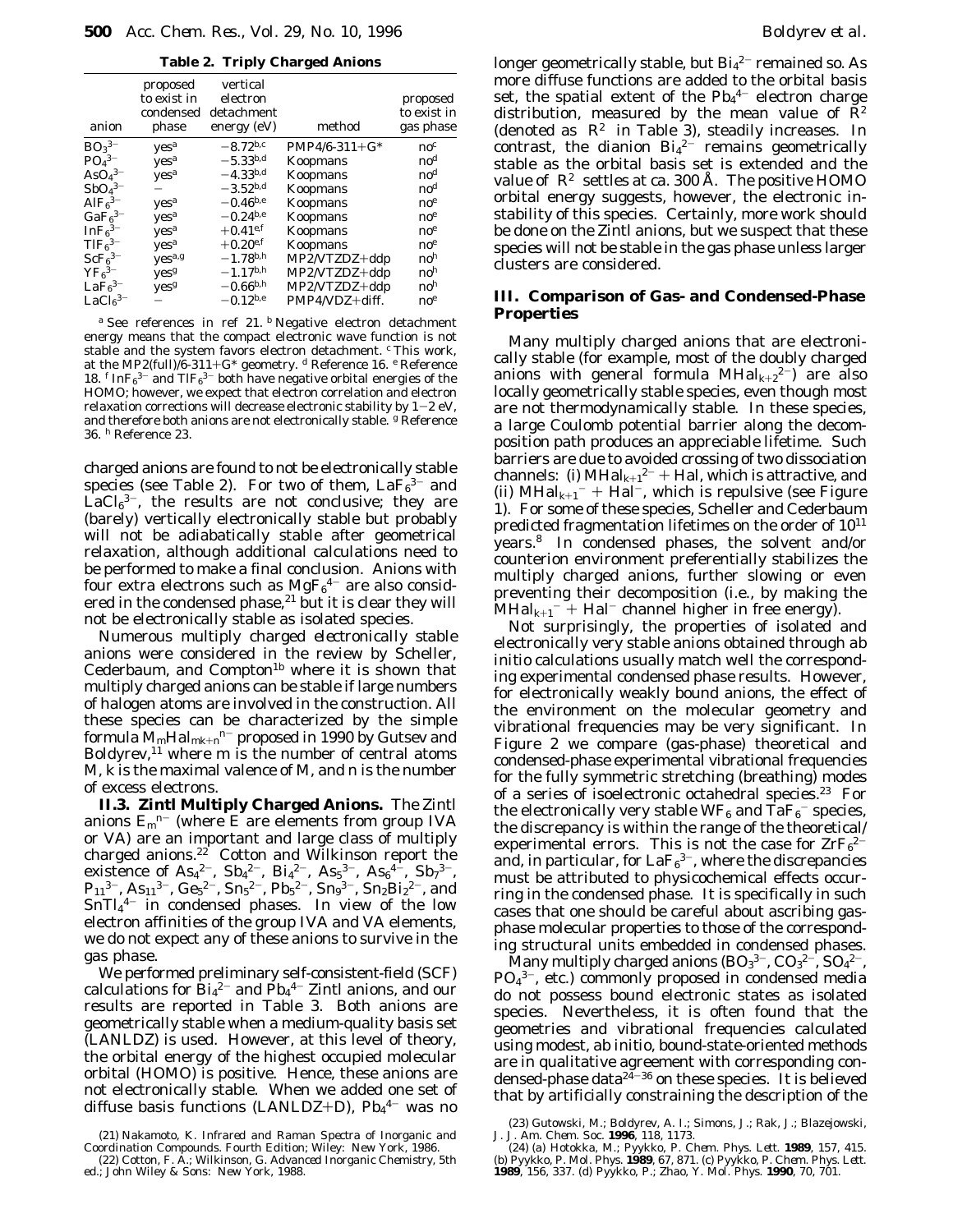|  |  |  |  |  |  | Table 3. Calculated Molecular Properties of ${\bf Bi_4}^{2-}$ and ${\bf Pb_4}^{4-}$ Zintl Anions |
|--|--|--|--|--|--|--------------------------------------------------------------------------------------------------|
|--|--|--|--|--|--|--------------------------------------------------------------------------------------------------|

| basis <sup>a</sup>    | $E_{HOMO-1}$ (eV) | $E_{HOMO}$ (eV) | R(A)  | $\langle R^2 \rangle$ (au) |               |
|-----------------------|-------------------|-----------------|-------|----------------------------|---------------|
| $Pb_4^{4-}$ $(T_d)$   | t2                | e               |       |                            |               |
| <b>LANLDZ</b>         | $+9.93$           | $+10.75$        | 1.993 | 552                        | minimum       |
| $LANLDZ+D$            | $+6.97$           | $+7.78$         | 2.022 | 706                        | not a minimum |
| $LANLDZ+DD$           | $+2.42$           | $+4.82$         | 1.967 | 1422                       | not a minimum |
| LANLDZ+DDD            | $-0.73$           | $+2.67$         | 1.959 | 3764                       | not a minimum |
| $Bi_4{}^{2-} (D_4 h)$ | $e_{\rm u}$       | $e_{g}$         |       |                            |               |
| <b>LANLDZ</b>         | $+1.28$           | $+2.37$         | 2.070 | 555                        | minimum       |
| $LANLDZ+D$            | $+0.52$           | $+1.63$         | 2.070 | 570                        | minimum       |
| $LANLDZ+DD$           | $+0.35$           | $+1.52$         | 2.071 | 589                        | minimum       |
| LANLDZ+DDD            | $+0.30$           | $+1.47$         | 2.071 | 600                        | 2b            |
|                       |                   |                 |       |                            |               |

*a* For LANLDZ the LUMO has b<sub>2u</sub> symmetry, and for LANLDZ+D the LUMO has e<sub>u</sub> symmetry. *b* Failure of SCF convegence.



**Figure 1.** Potential energy curve for  $\text{ZrF}_6^{2-} \rightarrow \text{ZrF}_5^{-} + \text{F}^{-}$ dissociation.



**Figure 2.** Dependence of the  $v_1(a_1)$  frequency on the charge.

anion's outermost electrons via a limited basis set, one can approximate the stabilizing influence of the condensed medium's solvent and/or counterions. How-

(25) *Gmelins Handbuch der Anorganische Chemie, Silicium*; Verlag Chemie Gmbh: Weinheim, 1958; Vol. 15.

(26) (a) Gutsev, G. L. *Russ. J. Phys. Chem*. **1992**, *66*, 1124. (b) C. S. Ewig C. S.; Van Wazer, J. R. *J. Am. Chem. Soc*. **1990**, *112*, 109. (c)

Gutsev, G. L. *Chem. Phys. Lett.* **1991**, *184*, 305. (27) Gutowski, M.; Rak, J.; Dokurno, P.; Blazejowski, J. *J. Phys. Chem*. **1994**, *98*, 6280.

(28) Gutowski, M. Unpublished results.

(29) Rak, J.; Gutowski, M.; Dokurno, P.; Thanh, H. V.; Blazejowski, J. *J. Chem. Phys*. **1994**, *100*, 5810.

(30) Gutowski, M.; Rak, J.; Dokurno, P.; Blazejowski, J. *Inorg. Chem*. **1994**, *33*, 6187.

(31) Bode, H.; Voss, E. *Z. Anorg. Chem*. **1956**, *286*, 36.

(32) (a) Hendrickx, M.; Ceulemans, M.; Vanquikenborne, L. G. *J. Phys..Chem.* **1994**, *98*, 1117. (b) E. Miyoshi, E.; Sakai, Y.; Murakami, A.; Iwaki, H.; Terashima, H.; Shoda, T.; Kawaguchi, T. *J. Chem. Phys*. **1988**, *89*, 4193.

(33) Brunton, G. *Mater. Res. Bull*. **1971**, *6*, 555.

(34) Korobov, M. V.; Kuznetsov, S. V.; Sidorov, S. L.; Shipachev, V. A.; Mit'kin, V. N. *Int. J. Mass Spectrom. Ion Phys*. **1989**, *87*, 13.

(35) Christe, K. O.; Sanders, J. C. P.; Schrobilgen, G. J.; Wilson, W. W. *J. Chem. Soc., Chem. Commun*. **1991**, 837.

(36) Becker, von R.; Lentz, A.; Sawodny, W. *Z. Anorg. Allg. Chem*. **1976**, *420*, 210.

ever, one is left with a not fully satisfactory approach for most rigorously bridging the gaps among gasphase, light salvation, and fully condensed media situations.

## **IV. Reliability of the Theoretical Determination of Electronic Stability**

The most crucial property of multiply charged anions discussed in this work is electronic stability. There are two methods for calculating electron stabilities: direct and indirect. In direct methods, the electronic stability is determined in *one calculation*. The simplest direct approach is the use of Koopmans' theorem in which the ionization energy is equal to the negative of the highest occupied orbital (HOMO) energy. In this method, electron relaxation and electron correlation are ignored. More sophisticated direct methods such as the electron propagator $37$  and Green functions methods<sup>38</sup> are also available. In both of these methods, relaxation and electron correlation are taken into account, and when the atomic basis sets are large enough, these methods can provide accurate results.

With indirect methods, the ionization energy is calculated *as a difference* between total energies-that of the multiply charged anion and the same system with one fewer electron. A variety of indirect methods are currently in use, starting with the so-called ∆SCF approximation, where only the relaxation energy correction to Koopmans' theorem is taken into account upon ionization. Beyond the ∆SCF approximation, one frequently employs perturbation theory up to fourth and recently fifth order, configuration interaction methods, coupled cluster methods, and others.39 Such more sophisticated methods require many computer resources and much computer time. Therefore, in many cases of relatively large systems, only the simplest direct (Koopmans') and indirect (∆SCF) approximations can be used. Therefore, the question arises as to when conclusions made on Koopmans' theorem or the ∆SCF approximation can be trusted.

For example, if the HOMO orbital energy of a multiply charged anion is positive, does it mean that this anion is electronically unstable? To answer this question yes, the researcher must study the atomic

<sup>(37) (</sup>a) Lindenberg, J.; Ohrn, Y. *Propagators in Quantum Chemistry*; Academic Press: New York, 1973. (b) Simons, J. *Theor. Chem. Adv. Perspect.* **1978**, *3*, 1. (c) Ortiz, J. V. *Int. J. Quantum. Chem. Quantum Chem. Symp*. **1991**, *25*, 35.

<sup>(38) (</sup>a) Pickup, B.; Goscinski, O. *Mol. Phys*. **1973**, *26*, 1013. (b) Niessen, W. von; Shirmer, J.; Cederbaum, L. S. *Comput. Phys. Rep*. **1984**, *1*, 57.

<sup>(39) (</sup>a) Levine, I. N. *Quantum Chemistry*, 4th ed.; Prentice Hall: Englewood Cliffs, NJ, 1991. (b) P. W. Atkins, P. W. *Molecular Quantum Mechanics*, 2nd ed.; Oxford University Press: Oxford, 1983.